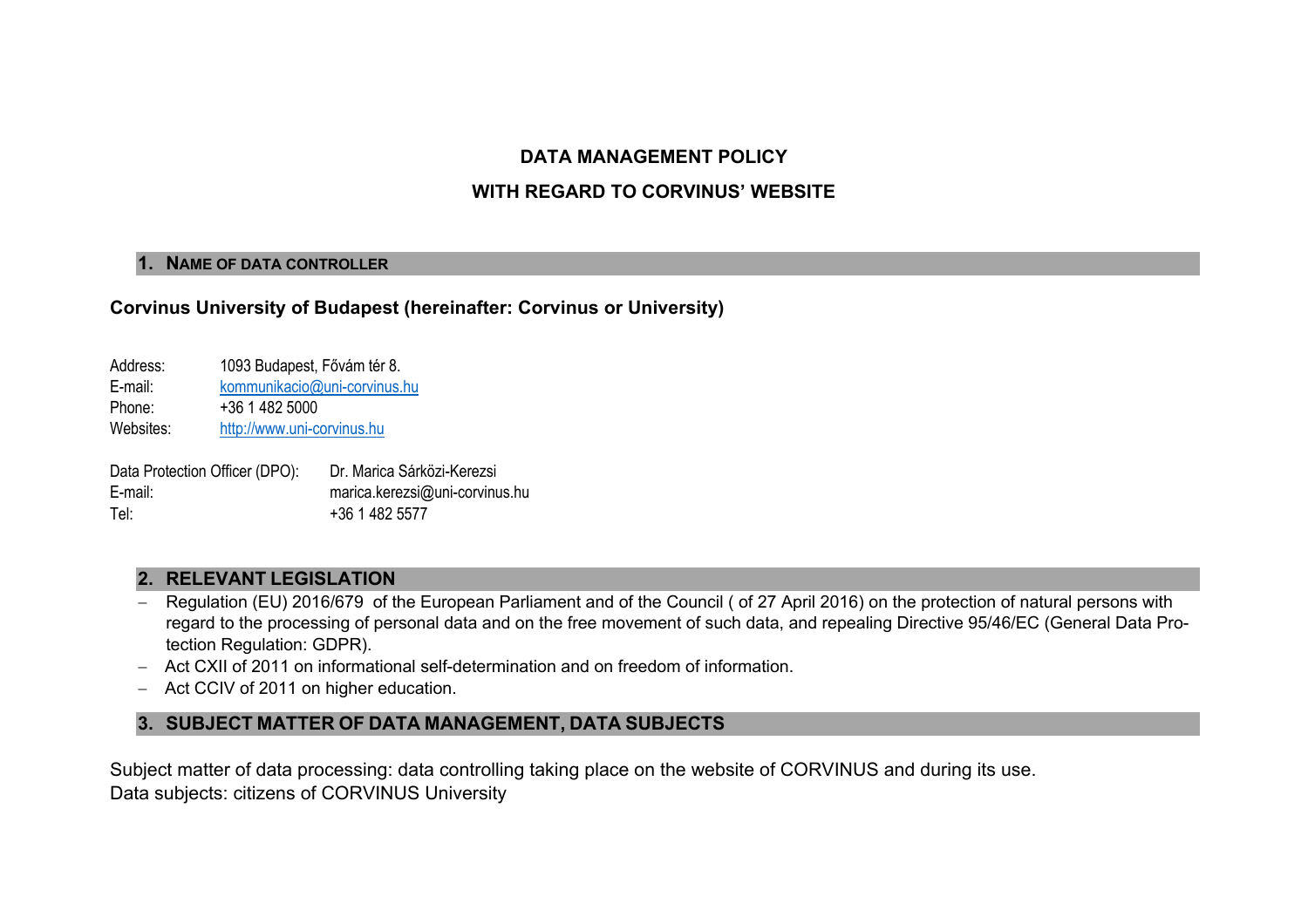### **4. SCOPE OF DATA, PURPOSE, LEGAL BASIS AND DURATION OF DATA MANAGEMENT, SOURCE OF DATA**

| <b>SCOPE OF MANAGED PERSONAL DATA</b>                                                                                                                   | <b>PURPOSE OF DATA MANAGE-</b><br><b>MENT</b>        | LEGAL BASIS FOR DATA<br><b>MANAGEMENT</b>                                                                        | <b>DURATION OF DATA</b><br><b>MANAGEMENT</b>                                                                                                        | <b>SOURCE OF DATA</b>                             | <b>ACCESS TO DATA</b>                                         |
|---------------------------------------------------------------------------------------------------------------------------------------------------------|------------------------------------------------------|------------------------------------------------------------------------------------------------------------------|-----------------------------------------------------------------------------------------------------------------------------------------------------|---------------------------------------------------|---------------------------------------------------------------|
| surname, first name, title, position, or-<br>ganisational unit, contact details at<br>work (building, floor, office, phone num-<br>ber, e-mail address) | to make the University's oper-<br>ations transparent | task carried out in the<br>public interest - GDPR<br>Article $6(1)(e)$                                           | for persons in an em-<br>ployment status until<br>the termination of such<br>status, for students until<br>the termination of the<br>student status | data subject                                      | anyone may access the data, they<br>are published by Corvinus |
| cusman identifier                                                                                                                                       | to verify right of access                            | task carried out in the<br>public interest - GDPR<br>Article $6(1)(e)$                                           | until the termination of<br>the employment or the<br>students status                                                                                | code generated<br>automatically by<br>the system  | the cusman identifier may be ac-<br>cessed by web editors     |
| content management system activity<br>log                                                                                                               | data security                                        | task carried out in the<br>public interest - GDPR<br>Article $6(1)(e)$                                           | for half a year from the<br>establishment of the<br>activity                                                                                        | code recorded au-<br>tomatically by the<br>system | system administrator access                                   |
| photo                                                                                                                                                   | to make the University's oper-<br>ations transparent | voluntary consent if<br>granted by the data sub-<br>ject on the "edit profile"<br>page-GDPR Article 6 (1)<br>(a) | until the termination of<br>the status or the with-<br>drawal of the consent                                                                        | data subject                                      | anyone may access the data, they<br>are published by Corvinus |
| CV information                                                                                                                                          | to make the University's oper-<br>ations transparent | voluntary consent if<br>granted by the data sub-<br>ject on the "edit profile"<br>page-GDPR Article 6 (1)<br>(a) | until the termination of<br>the status or the with-<br>drawal of the consent                                                                        | data subject                                      | anyone may access the data, they<br>are published by Corvinus |

### **5. TRANSFER OF DATA, DATA PROCESSING**

The University may only transfer personal data to third parties unless authorised to do so by law or with the consent of the data subject, and only in exceptional cases. CORVINUS does not avail itself of a data controller.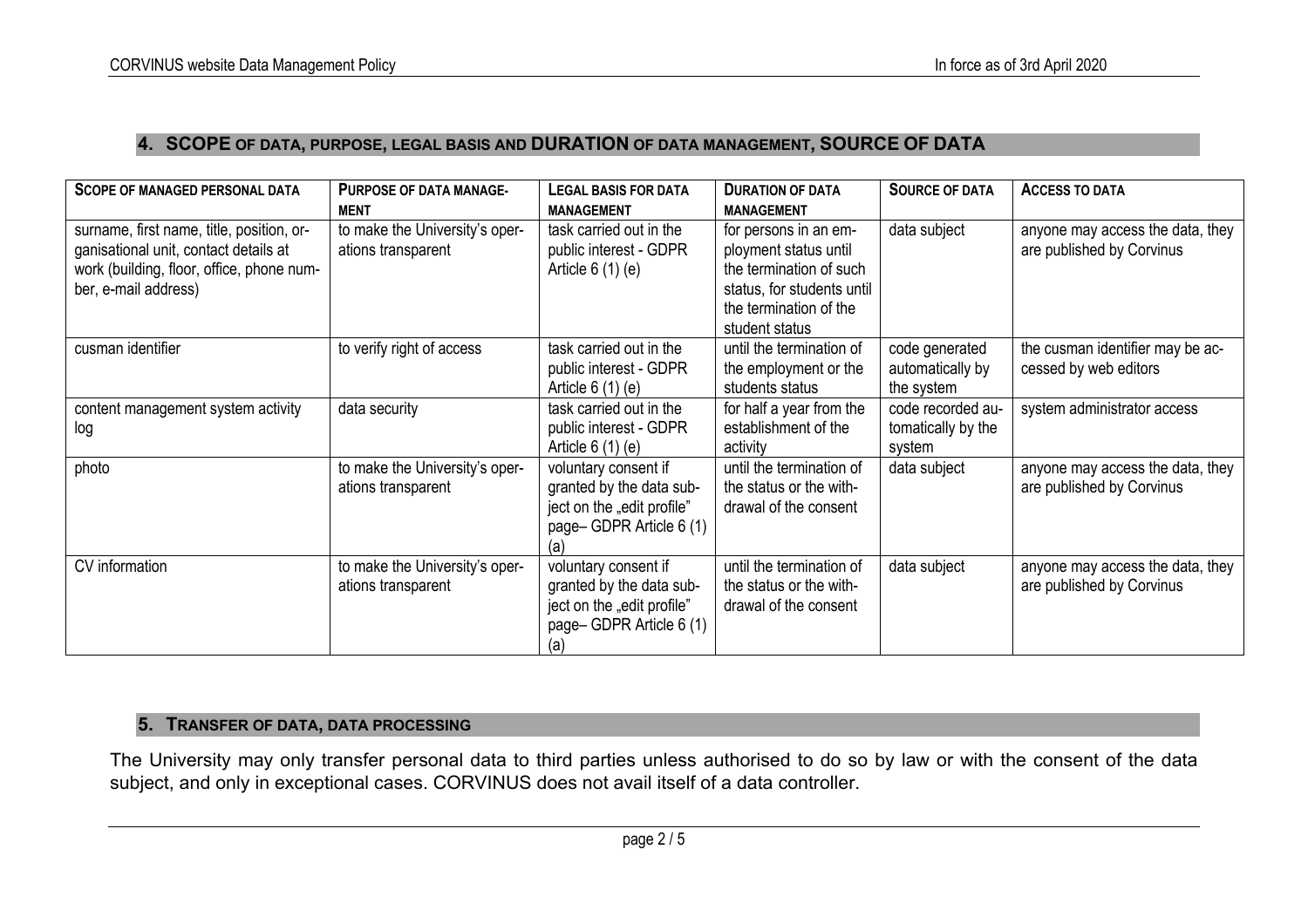### **6. DATA SECURITY MEASURES**

The University shall ensure through technical and organisational measures that personal data managed by it are protected from accidental or unlawful destruction, loss, alteration as well unauthorised data management, access and disclosure

#### **7. YOUR RIGHTS IN CONNECTION WITH DATA CONTROLLING**

### *7.1 Right to request information*

By using our contact details provided in Section 1, you may address a written request for information to the University about:

- what personal data,
- on what legal basis,
- for what data management purpose.
- from what source.
- for how long are managed,
- to whom, when, under what legislation and which personal data did the University provide access to or to whom did it forward your personal data

### *7.2 Right to rectification*

By using the contact details provided in Section 1, you can make a written request to the University to have an item of your personal data modified (e.g. you can change your e-mail or postal address at any time).

### *7.3 Right to erasure*

By using the contact details provided in Section 1, you can make a written request to the University to have your personal data erased.

### *7.4 Right to block (restrict access to) data*

The data manager shall restrict data management at the request of the data subject if one of the following conditions are present:

- a) the accuracy of the personal data is contested by the data subject, for a period enabling the controller to verify the accuracy of the personal data;
- b) the processing is unlawful and the data subject opposes the erasure of the personal data and requests the restriction of their use instead;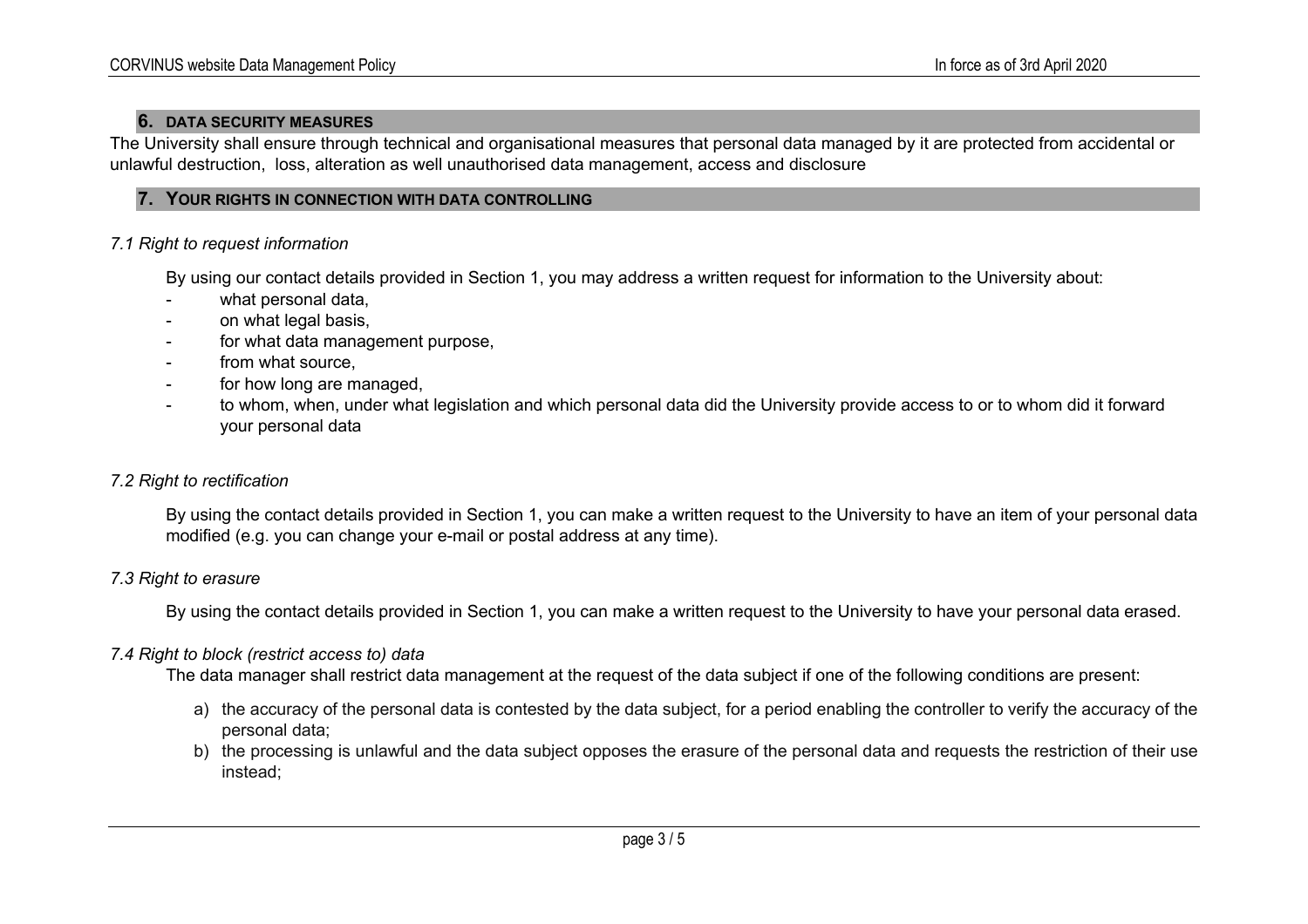c) the controller no longer needs the personal data for the purposes of the processing, but they are required by the data subject for the establishment, exercise or defence of legal claims.

By using the contact details provided in Section 1 you can make a written request to have your personal data restricted by the University (by clearly indicating the nature of the restricted data management and by ensuring separate management from the other data). Blocking shall last as long as the reasons indicated make it necessary.

### *7.5 Right to be informed of recipients informed of the rectification, erasure or restriction of personal data*

By using the contact details provided in Section 1, you can ask the University to indicate which recipients you have informed about the correction, deletion or restriction of data processing.

### *7.6 The right to data portability*

If the legal basis for the data processing is the data subject's consent, the data subject may exercise his or her right to data portability: in relation to the data subject's personal data provided to the University and processed in an automated manner, the data subject may request to receive it in a readable format or to transmit this data to another data controller. You may also request, if technically feasible, that the transfer of your personal data directly to another data controller be done by the University.

# *7.7 Right to object*

By using the contact details provided in Section 1, you have the right to object to data management in writing. Objection is a declaration in which the management of personal data is challenged.

### *7.8 Right to revoke voluntary consent*

The data subject may revoke his consent by clicking on the "unsubscribe" link provided in the newsletter. The data manager shall provide written information in a comprehensible form about the measures taken or about the rejection of the application and the grounds thereof without undue delay, but not later than within 1 month of the submission date.